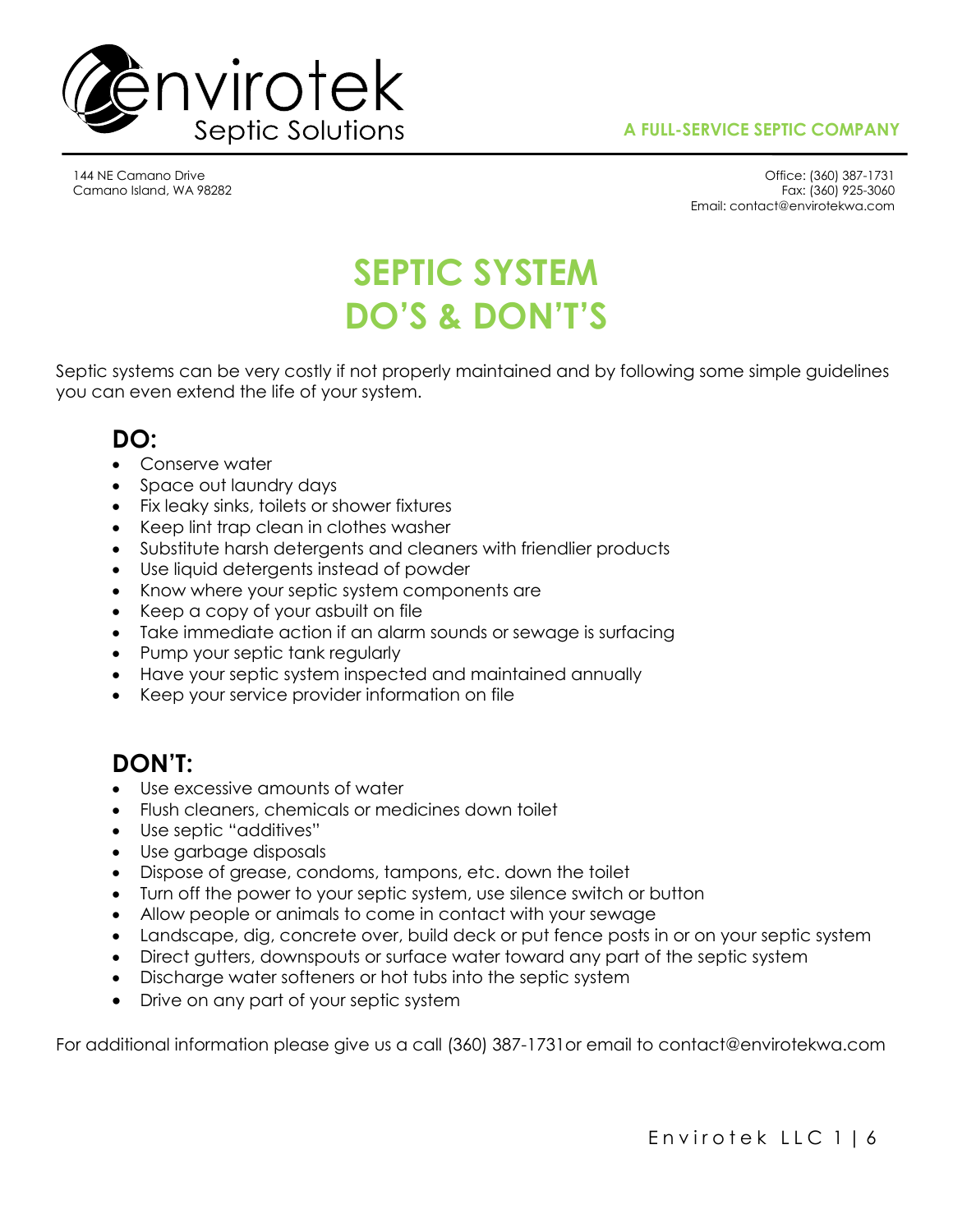



144 NE Camano Drive Camano Island, WA 98282

Office: (360) 387-1731 Fax: (360) 925-3060 Email: contact@envirotekwa.com

# **SEPTIC SYSTEM ITEMS TO AVOID**

The following guidance is a collaborative effort of wastewater professionals within the National Onsite Wastewater Recycling Association (NOWRA). Many operational problems exist today because owners are either unaware of the results of daily practices to these systems. NOWRA's goal is to ensure that owners are educated and informed about the safe practices for their treatment systems, in order to avoid costly repairs and to protect groundwater quality. **The items listed below are known to have caused failures of onsite treatment systems** and must be considered if waste generated by/from a particular site will contain them in excessive quantities. Since excessive is a subjective word, it is highly recommended by NOWRA that you share concerns with your Wastewater Professional to come up with a treatment strategy for your particular needs.

## Inert Materials:

Plastic, Rubber, Scouring Pads, Dental Floss, Kitty Litter, Cigarette Filters, Bandages, Hair, Mop Strings, Lint, Rags, Cloth and Towels do not degrade in an on-site treatment system. Inert Materials will build up solids, and lead to system malfunction, clogging or increased pump out frequency.

### Paper Products:

Disposable Diapers, Paper Towels, Facial Tissues, Baby Wipes, Lotions, Scented or Quilted Toilet tissue, and Moist Toilet Paper do not dissolve readily in an onsite treatment system. Excessive Amounts of toilet tissue will also not decompose. All can lead to system malfunction, back-up or increased pump out frequency.

### Food Wastes:

Do not put Animal Fats & Bones, Grease, Coffee Grounds, Citrus & Melon Rinds, Corn Cobs, or Egg Shells down the sink. Garbage disposal use should be limited to waste that cannot be scooped out and thrown in the trash. Spoiled Dairy Products and Yeasts from home Brewery or Baking may cause excessive growth of microbes that do not degrade sewage.

### Household Products:

Do not flush Baby Wipes, Lotions, Scented or Quilted Toilet tissue, Female Sanitary Products, Cotton Balls or Swabs, or Condoms. Anti-microbial Soaps and Automatic Disinfection Tablets (blue, clear or otherwise) may kill the organisms needed to consume waste.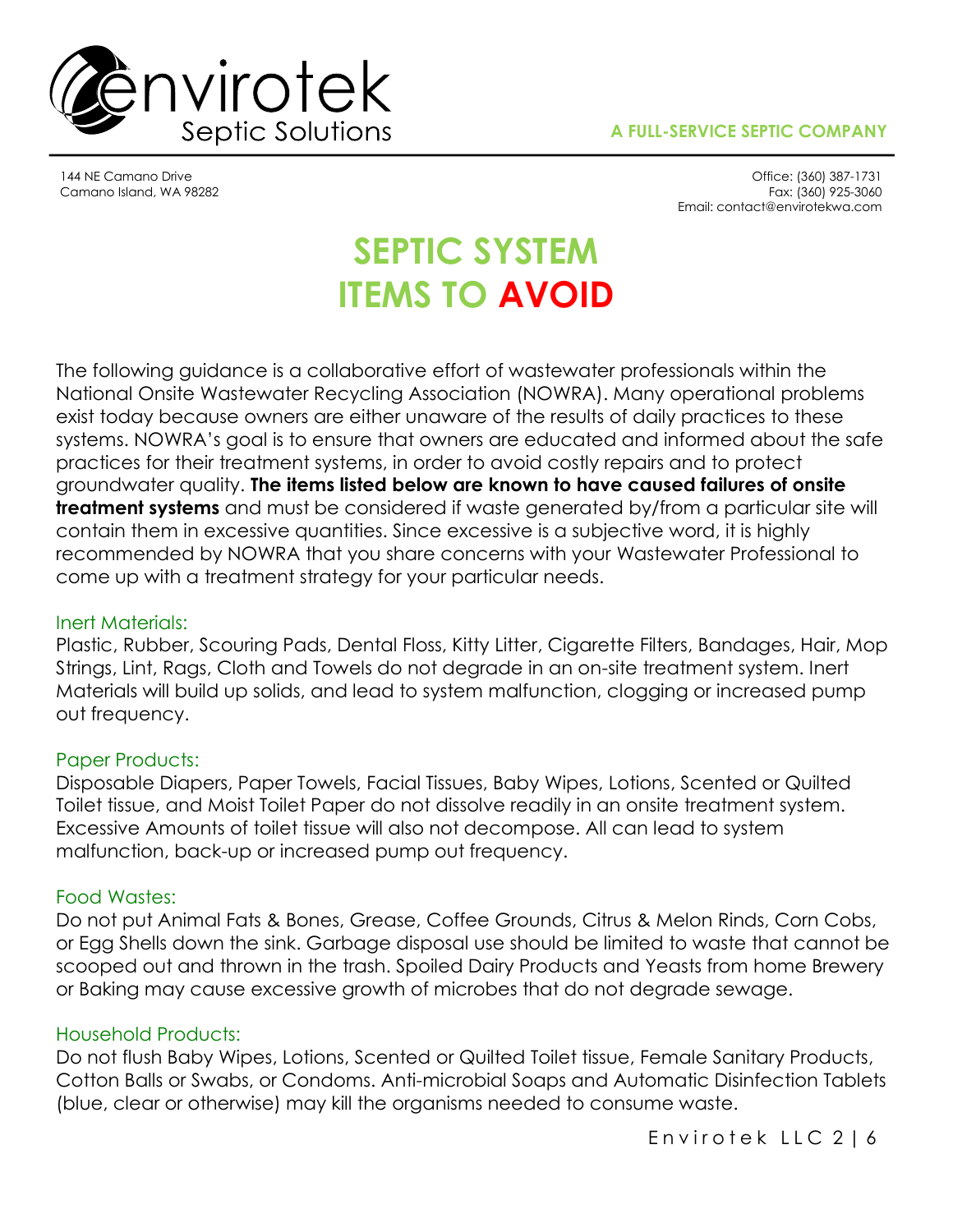### *Items to Avoid in an Onsite Sewage System*

### Medications/Aliments:

Normal use of over the counter medications do not affect the performance of onsite systems. Do not flush expired Medicines/Antibiotics into an onsite treatment system. Some prescription medications are known to cause biological disrupt. Among these diseases or conditions are those suffering from bulimia, severe infections (including AIDS), chronic diarrhea, intestinal/colon by- pass, or other gastrointestinal conditions and cancer. Oral or intravenous chemotherapy is known to cause severe disruption to the treatment process and will require more frequent pump out intervals or the use of biologically based additives.

### Commercial Additives:

Both the U.S. Environmental Protection Agency and the Small Flows Clearing House have reported that there is no evidence to support the use of additives with normally functioning Onsite Treatment Systems. Some Septic Tank additives have been shown to do more harm than good. A normally functioning system should not require additives.

### Chemicals & Toxins:

These materials kill the microbes necessary for the biological treatment to occur. Paint, Paint Thinner, Solvents, Volatile Substances, Drain Cleaners, Automotive Fluids, Fuels, Pesticides, Herbicides, Fertilizers, Metals, Disinfectants, Sanitizers, Bleach, Mop Water, Floor Stripping Wastes, Excessive use of Household chemicals, and Backwash from Water Softener regeneration.

### Laundry Practices:

On-site systems must process the water as it enters the system. Laundry should be spread out over the week, not all run at one time. Excessive use of Detergents, especially those containing bleach, can affect system performance. Liquid detergents are recommended over powders. Fabric Softener sheets are recommended over liquid softeners. Bleach should be used sparingly and at half the rate indicated on the container.

### Clear Water Waste:

From A/C Discharge lines, Floor Drains, Gutters, Whole House Water Treatment Systems and Sump Pumps can increase the flow to your treatment system. These flows can at least disrupt, if not destroy your treatment process.

*Information can be found at* http://www.wossa.org/consumer.html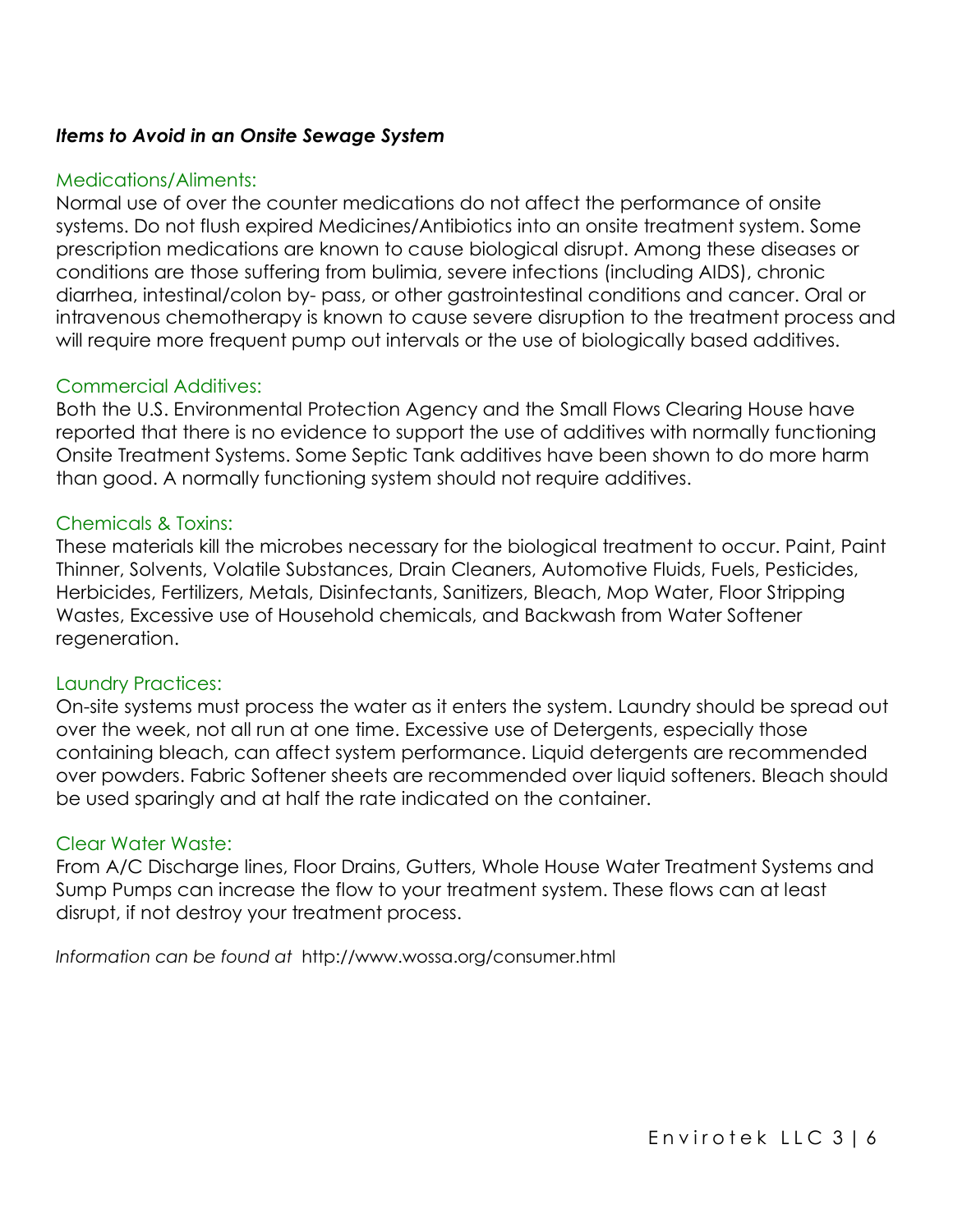

### **A FULL-SERVICE SEPTIC COMPANY**

144 NE Camano Drive Camano Island, WA 98282

Office: (360) 387-1731 Fax: (360) 925-3060 Email: contact@envirotekwa.com

# **SEPTIC SYSTEM FAQ'S**

- 1) What is a septic system?
- 2) How long do they last?
- 3) What is a reserve area?
- 4) How do I know when to pump my tank?
- 5) What does the alarm mean?
- 6) How much will it cost to replace my system?
- 7) What the deal with septic inspections?

### **1) What is a septic system?**

A septic system is a mixture of components and soil to treat human waste and greywater before it reaches our drinking water, aquafers, and water-ways.

### **2) How long do they last?**

Most septic systems should last 20 years. This can be extended by 10 or more years with proper maintenance and pumping.

### **3) What is a reserve area?**

Reserve area is a protected location that was designated (unless prior to 80's) for a new drainfield when the primary one fails.

### **4) How do I know when to pump my tank?**

A septic tank ready to be pumped when it reaches 1/3 the working volume in solids (scum & sludge) and this is determined by your local service provider during an inspection. Pumping is typically every 3-5 years

### **5) What does the alarm mean?**

If your septic system has an alarm then this indicates the waste levels are too high and in danger of backing up into the house. Call your trusted full service septic company within 24 hrs.

### **6) How much will it cost to replace my system?**

This is more complicated because of all the variables but ranges from gravity to pretreatment and ranges from \$3500 - \$25,000+.

### **7) What's the deal with septic inspection?**

A septic inspection is a review of the entire septic system which came about by way of a Washington State Law passed in July 2007. This regulation was due to the hazards human waste has on our environment, public health and shellfish harvesting when septics fail. Unfortunately your sewage does not stay on your property when it fails, it travels by way of stormwater, ditches, aquafers, etc. NOT all inspectors are created equal! We discover through our thorough inspection that some previous inspectors do a "fly-by" review and miss a lot of important elements to keep the system working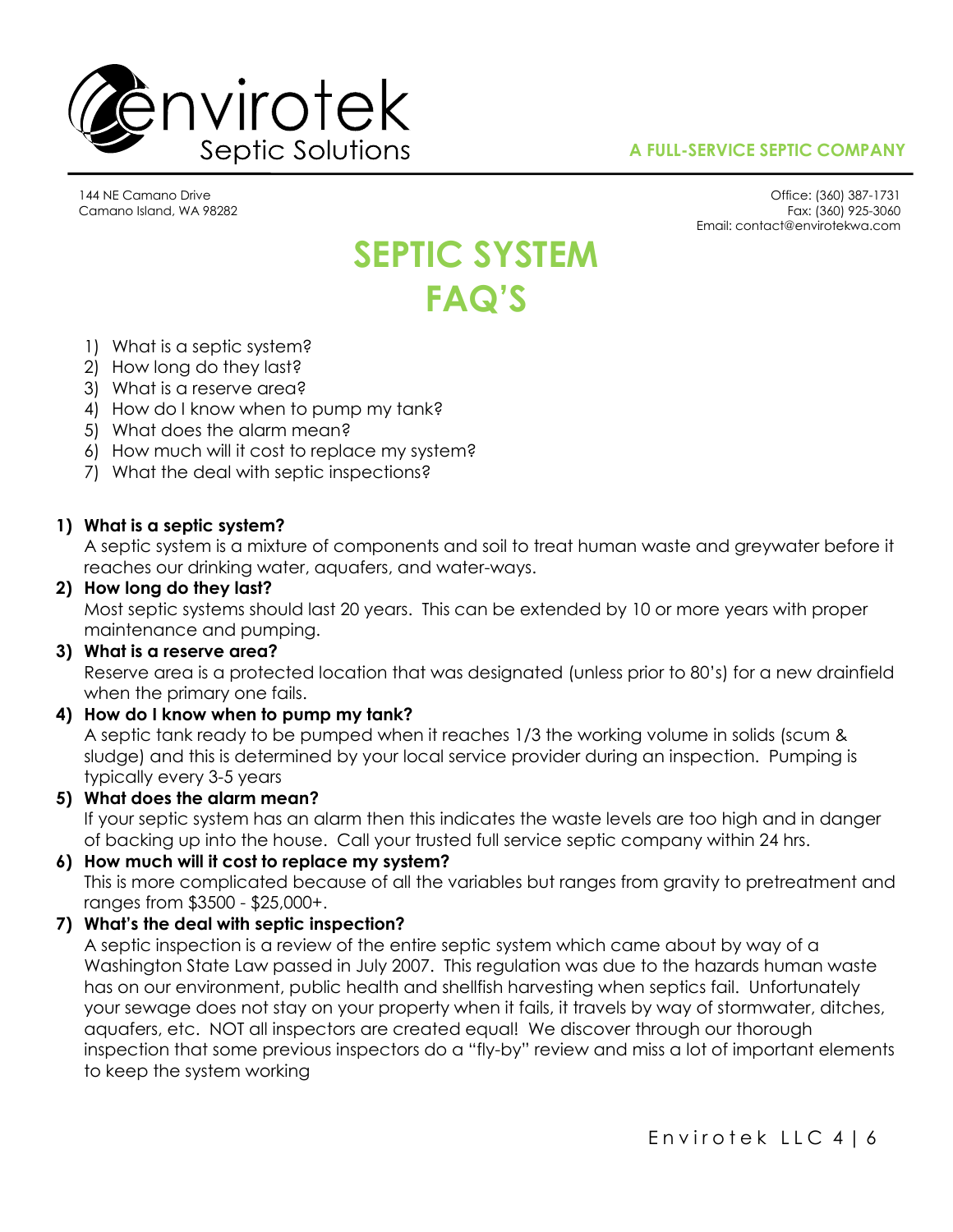### **A FULL-SERVICE SEPTIC COMPANY**



144 NE Camano Drive Camano Island, WA 98282

Office: (360) 387-1731 Fax: (360) 925-3060 Email: contact@envirotekwa.com

# **LANDSCAPING AROUND SEPTIC SYSTEMS**

Choosing the right landscaping options to go over or around your septic components is important to ensure you achieve the maximum number of years from your system by keeping roots out. **IMPORTANT:** Keep your tank(s) and drainfield components accessible for pump, inspections, and maintenance.



Yard nicely landscaped with the lids camouflaged in. Grass is the best groundcover for all septic components.



Severe root damage to drainfield, we were able to pull most roots out and jet the rest of the lines to prolong the drainfield life.

## Grass Cromamental grasses Trees

Kinnickinick Shurbs Carpet Heathers Bamboo Bunchberry Decks Chameleon Concrete



This natural flag stone patio that still provides access to your septic tank covers and can be removed for extensive work.



Root intrusion into tank. Found too late and caused riser damage along with other expensive repairs.

### **BEST GROUND COVER OTHER ACCEPTABLE COVER NOT ACCEPTABLE COVER**

Periwinkle Deep rooted plants



Gravel is another alternative coverage for your septic system especially when placed in a pathway.



Root intrusion into drainfield. Roots filled the piping and caused the drainfield to prematurely fail.

**Keep all deep-rooted plants, trees, shrubs at least 30 feet away from septic components. Nothing will stop roots from penetrating pipe, tanks, d-boxes or drainfields to reach a water supply.**

Envirotek LLC 5 | 6